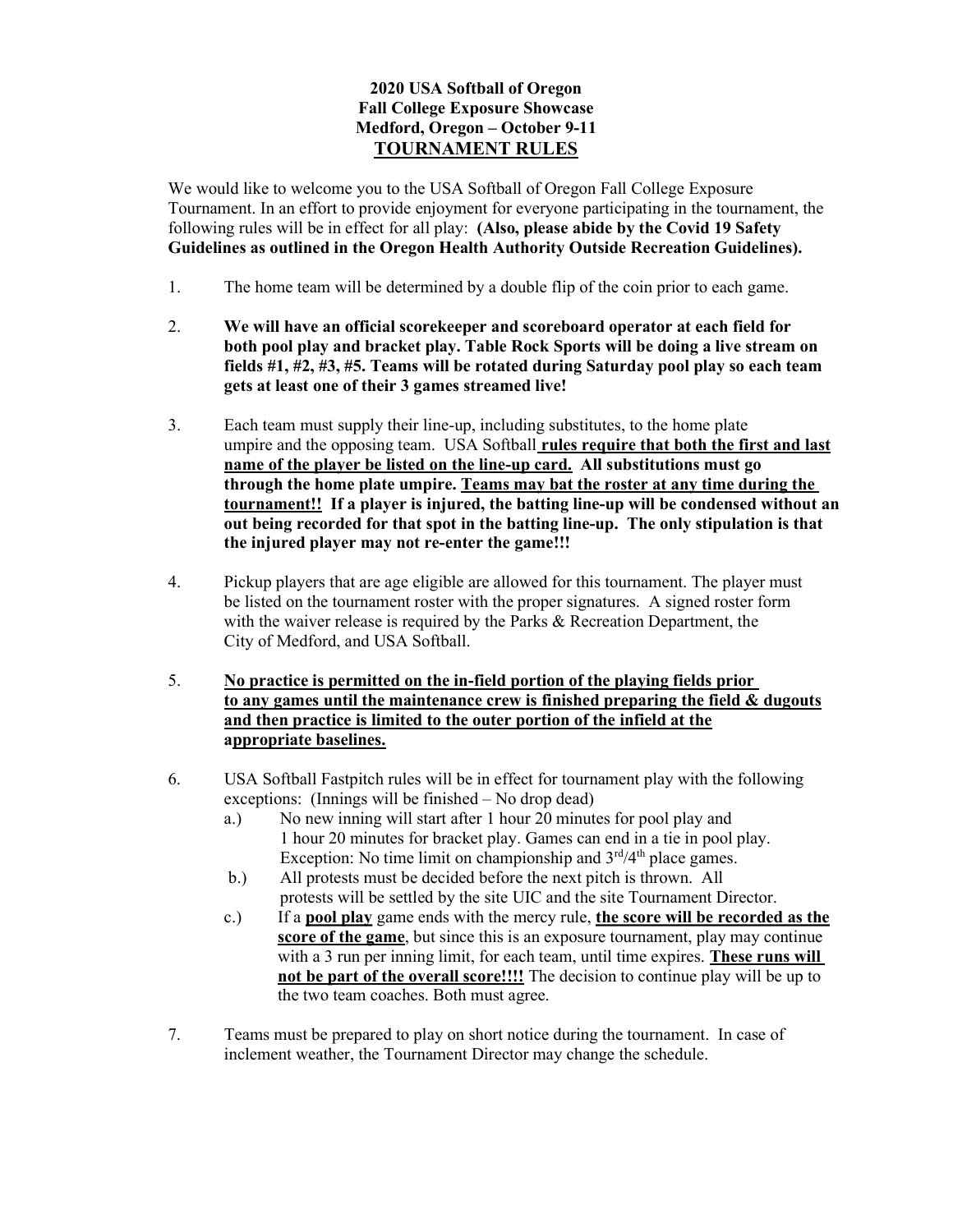- 8. Entry into the Tournament is restricted to registered USA Softball teams. Check in is required before you play your first game. You must check in at US Cellular Park on Friday night at the headquarters tent next to field #1. CHECK-IN WILL NOT BE AVAILABLE AT ANY OTHER FIELD. YOU WILL BE GIVEN A RED CARD WHEN YOU CHECK IN AND THAT CARD MUST BE GIVEN TO THE UMPIRE AT THE TIME OF YOUR FIRST GAME. EACH HEAD COACH MUST TURN IN THE SIGNED USA SOFTBALL ROSTER FORM AND PICK UP THEIR TEAM GIFTS AND TOURNAMENT PACKET. ALSO YOU WILL PICK UP TICKETS FOR THE PLAYER COACH, SPECTATOR, AND FAMILY FEED BETWEEN 5PM AND 8PM ON FRIDAY NIGHT. THE PLAYERS AND ASSISTANT COACHES DO NOT HAVE TO CHECK IN!!
- 9. All tournament participants will play at their own risk.
- 10. All managers, coaches, players, and parents will be expected to conduct themselves on and off the field in a manner which will be a credit to themselves, their sponsors, their home cities, and their softball associations. All coaching must be done from the dugout or on the field with a maximum of four (4) coaches Any action perceived to be coaching from outside the dugout or the field of play and any derogatory comments will receive a one time warning to the violating team. Any continuing action will receive an automatic out during the present or next at bat for the violating team. A total of three warnings and the violating team will forfeit the game and be out of the tournament.
- 11. Each team will play a minimum of 5 games during the two days of the tournament. All teams will play 3 games in pool play on Saturday. All teams will play a minimum of 2 games in bracket play on Sunday.

Pool play finishing will be determined using the following criteria:

- a.) Win/Loss Record.
- b.) Head to Head

.

- c.) Run Differential
- 12. We have 32 teams in the tournament.
- 13. All teams will play in one Division in pool play. We will have 8 pools with 4 teams per pool. Each team will play the other teams in their pool. How each team finishes in pool play will determine which bracket they will play in for championship play. All of the first and second place pool play teams will be seeded in the upper 16 team bracket and the third place and fourth place pool play teams will be seeded in the lower 16 team bracket. After the first game in bracket play, each bracket will split into two single elimination tournaments, with the first game winners going into a Gold bracket and the first game losers into a Silver bracket. Teams will play off for  $1<sup>st</sup>$ ,  $2<sup>nd</sup>$ ,  $3<sup>rd</sup>$  and  $4<sup>th</sup>$  place in each single elimination bracket. That means teams that lose in the semi-final games will play another game for 3rd and 4th place.
- 14. There will be two (2) USA Softball umpires assigned for each game. Three (3) person umpire mechanics will be used for the Championship games. The umpires are giving of their time and efforts this fall as some may be doing other sports as well. Please treat them with courtesy and respect as they strive to do their best, for all, during the tournament.